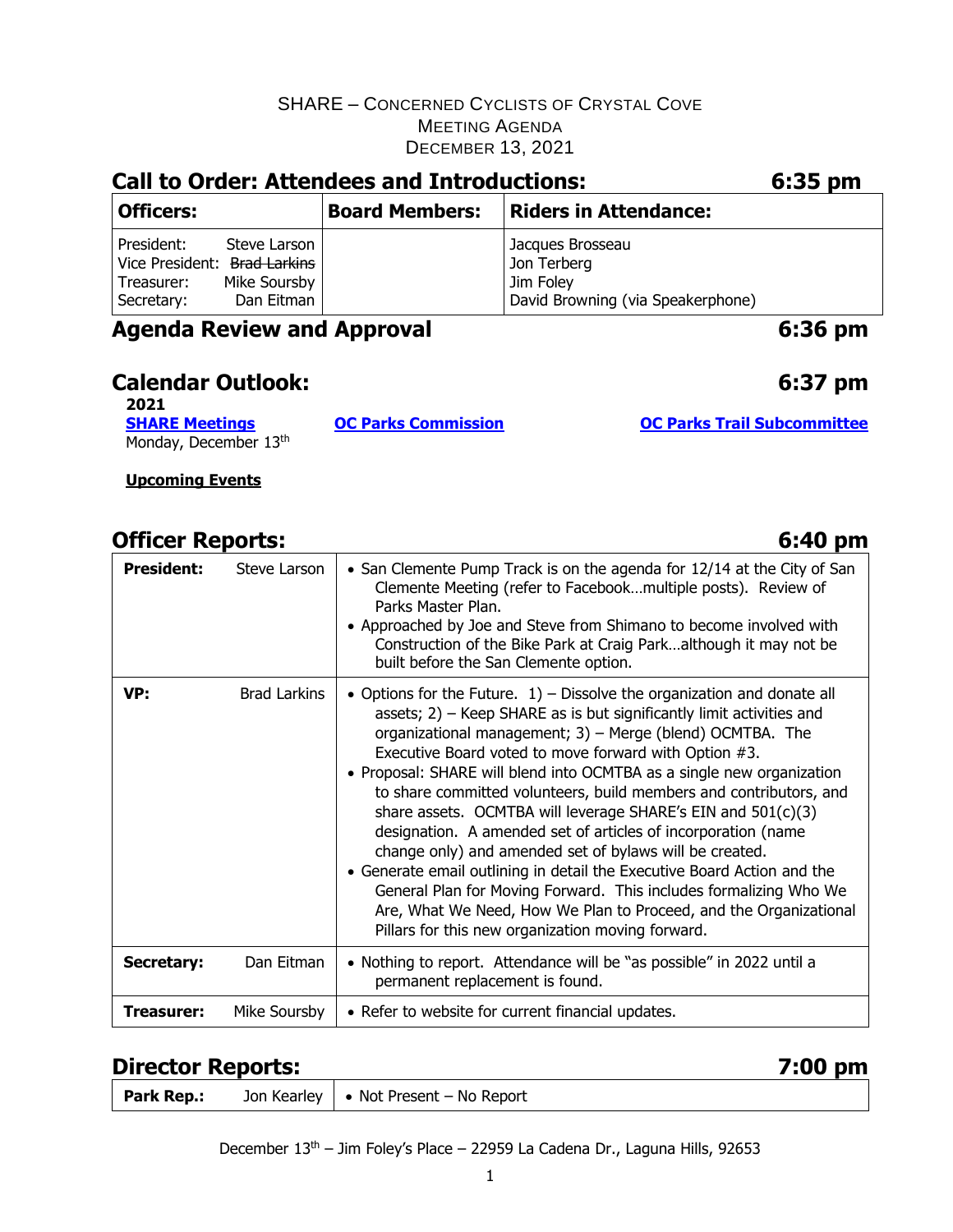| Website:                              | Mike Soursby             | • Website costs are coming due. Maintain status quo moving forward<br>through 2022 on Dreamhost.                       |
|---------------------------------------|--------------------------|------------------------------------------------------------------------------------------------------------------------|
|                                       | Sponsors: Manuel Doblado | • Not Present $-$ No Report                                                                                            |
| Events:                               | Paul Miller              | • Poker Ride is "penciled" for May $14th$ .                                                                            |
| <b>Outreach:</b>                      | Missy Kearley            | • Not Present – No Report                                                                                              |
| <b>Bell:</b>                          | Martha Welch             | • Received a request from CORBA to provide write-up on the Bell<br>Acquisition and donation.                           |
| PR:                                   | Steve/Dan                | • Nothing to report.                                                                                                   |
| <b>Membership:</b><br>Steve/Missy/Dan |                          | • Membership continues to decline.<br>151-Current; 15-Lapsed; 2-New. Poker Ride did not generate a<br>membership bump. |
| <b>Volunteers:</b>                    | Vacant                   | • No Report                                                                                                            |
| <b>Graphics:</b>                      | Vacant                   | • No Report                                                                                                            |

# **Park/Area Reports: 7:10 pm**

| $\Box$ USFS          |        | $\Box$ Crystal Cove | $\Box$ LCWP          | $\Box$ Aliso/Wood Canyon |
|----------------------|--------|---------------------|----------------------|--------------------------|
| $\Box$ Whiting Ranch |        | ⊠ Santiago Oaks     | $\Box$ Peters Canyon | $\Box$ O'Neill           |
| $\Box$ IOSP/IRC      |        | $\Box$ Caspers      | $\Box$ Chino Hills   | $\Box$ San Onofre        |
| ⊠ OC Parks           | $\Box$ | (Other)             | $\Box$ (Other)       |                          |
|                      |        |                     |                      |                          |

| <b>OC Parks Trails</b><br><b>Subcommittee</b> | • The Directional Trail Study report's authors from the University of Utah read<br>out a couple of key points from the report, but no tangible information on<br>what they found or any conclusions.<br>Official report is due to be released in March. Most of what was<br>$\circ$<br>related was anecdotal.<br>Hardest questions came from the Trails Subcommittee Chair and Co-<br>$\circ$<br>Chair questioning the Data and how it was collected.<br>Standing-room only attendance.<br>$\circ$<br>People from all sides spoke on the matter.<br>$\circ$<br>OC Parks communicated the study was always going to be limited and<br>$\circ$<br>revert to prior use designations.<br>Preliminary findings noted "It positively affected the experience of all<br>$\circ$<br>trail users."<br>Insufficient information about who they are, qualifications, funding<br>$\circ$<br>source, and why the study was commissioned is forthcoming. |  |
|-----------------------------------------------|--------------------------------------------------------------------------------------------------------------------------------------------------------------------------------------------------------------------------------------------------------------------------------------------------------------------------------------------------------------------------------------------------------------------------------------------------------------------------------------------------------------------------------------------------------------------------------------------------------------------------------------------------------------------------------------------------------------------------------------------------------------------------------------------------------------------------------------------------------------------------------------------------------------------------------------------|--|
| <b>Santiago Oaks</b>                          | • New shelters failed. OC Parks were notified via email that the methods of<br>construction were inadequate and not per code/installation requirements,<br>leading to failure of the structure roof at the top of Coachwhip / Deer.                                                                                                                                                                                                                                                                                                                                                                                                                                                                                                                                                                                                                                                                                                        |  |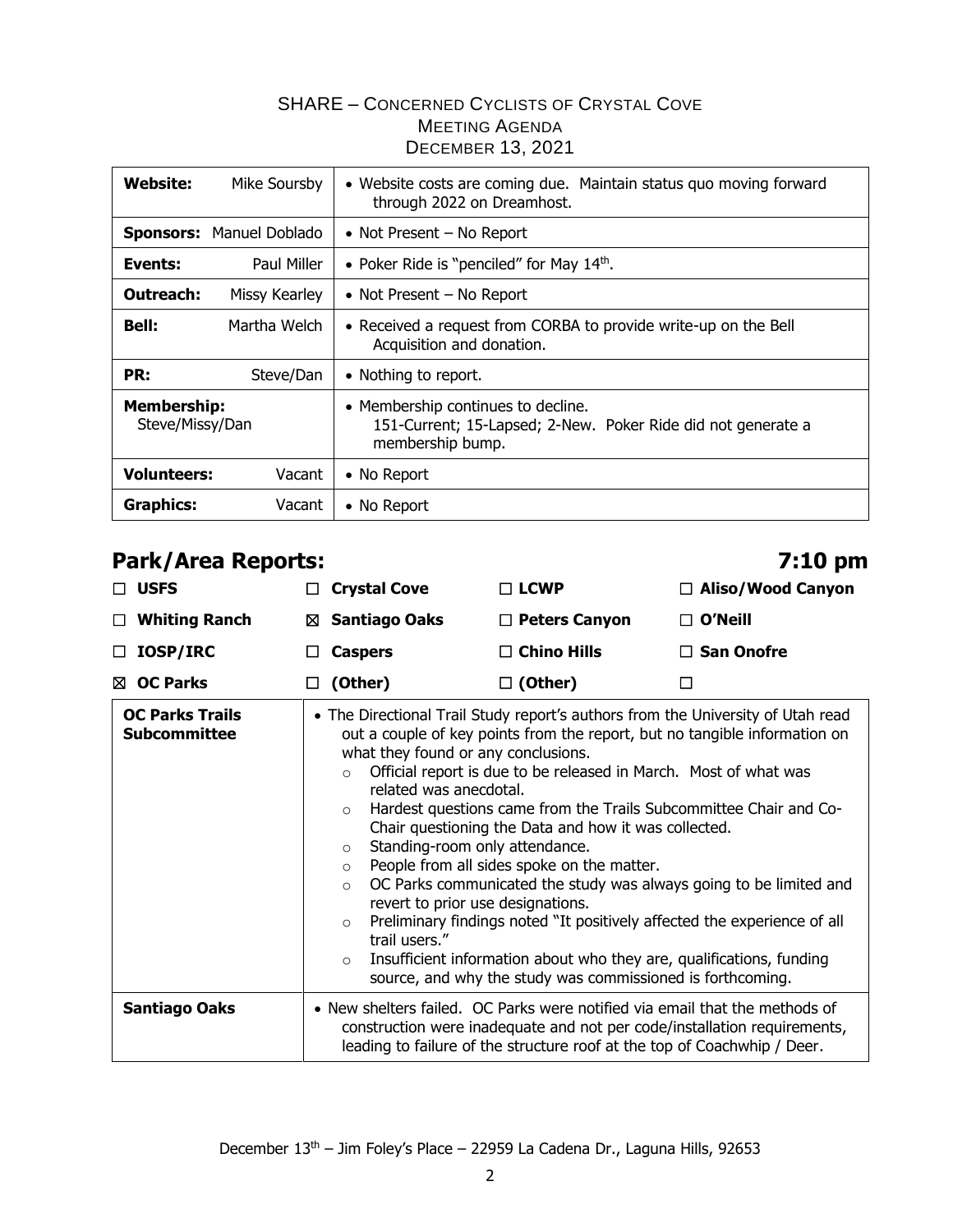| <b>Various</b> | • Trailwork organized by LCF and OC Parks continues with irregularity. All<br>work was being done by Mountain Bikers, and more wanted to help but |  |  |
|----------------|---------------------------------------------------------------------------------------------------------------------------------------------------|--|--|
|                | could not due to caps on the numbers.<br>• Mark's Bench received multiple coats of stain and cracks filled in.                                    |  |  |

## **Old Business: 7:30 pm**

#### 1. No Old Business

# **New Business: 7:40 pm**

- 1. Opportunity on land owned by HOA where trails are being built (Aliso Community Park?).
- 2. Routing a letter to the Membership stating our intention to merge with OCMTBA. Generate the letter in an "affirmative" tone and set the table to "Increase the Strength of the Mountain Bike Community".

# **General Roundtable: 7:50 pm**

1. No General Roundtable

# **Meeting Adjourned @ 8:00 pm**

Minutes Submitted by Secretary: *December 14, 2021*

and theter

Approved: *February 7, 2022*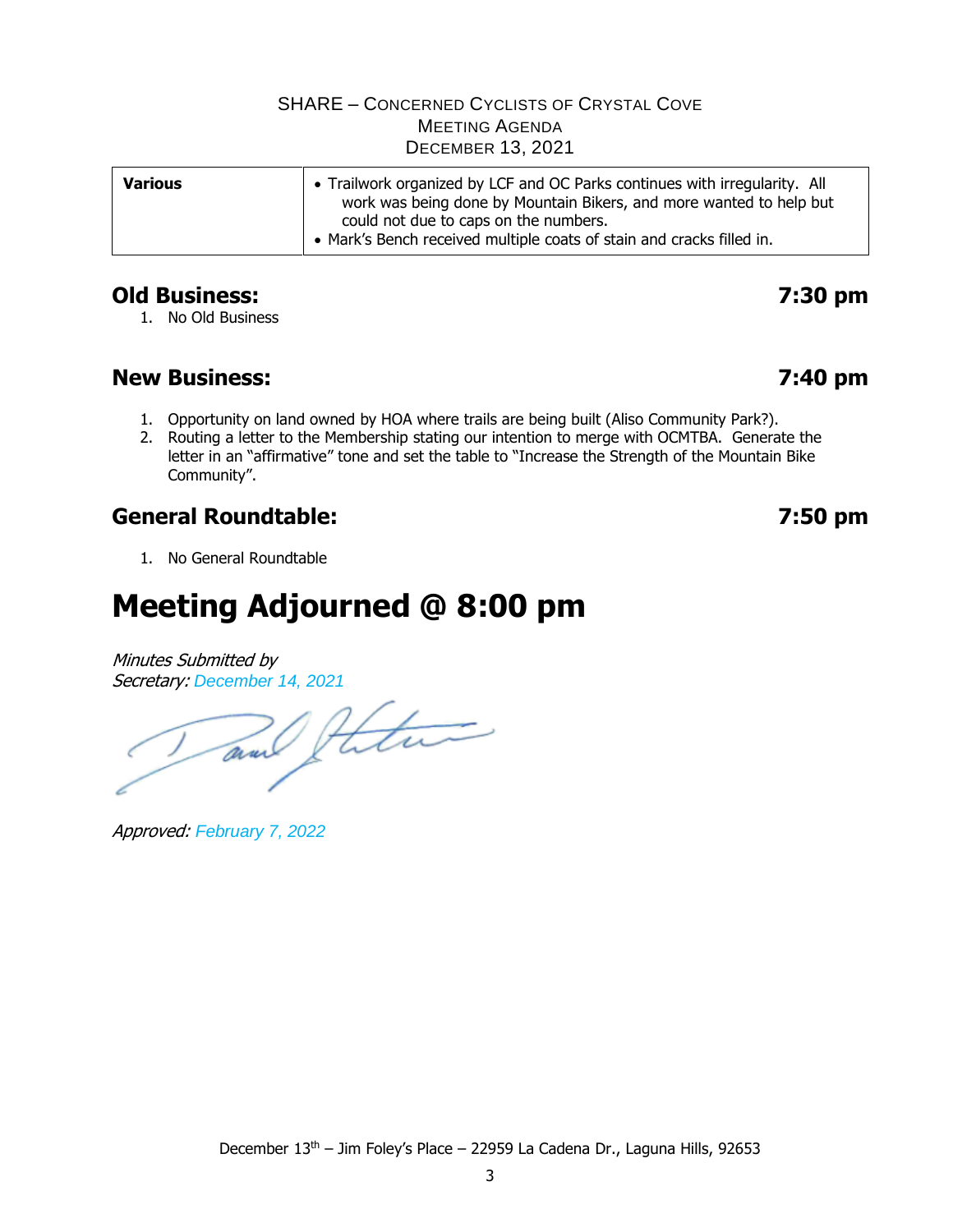



December 13th – Jim Foley's Place – 22959 La Cadena Dr., Laguna Hills, 92653